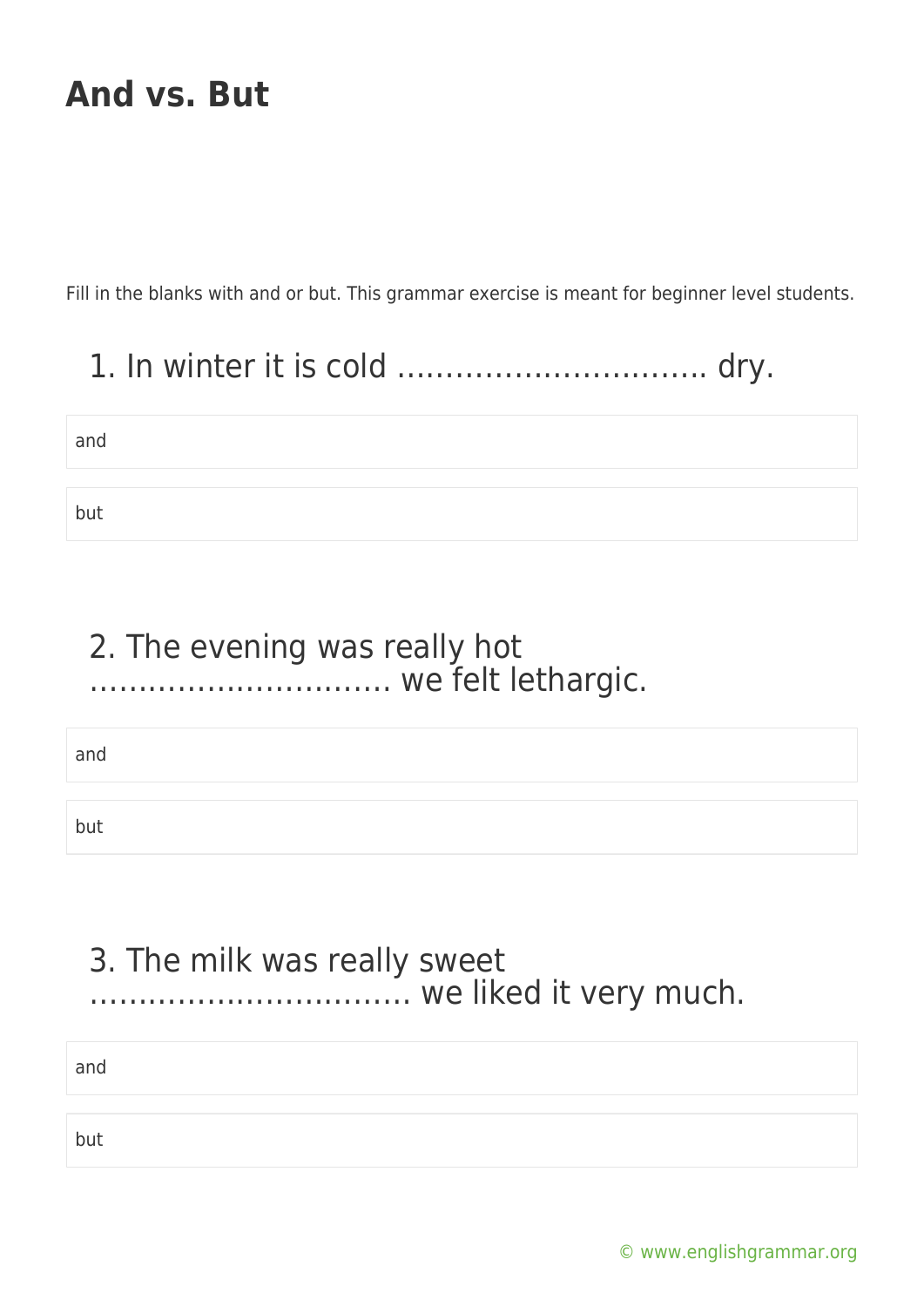#### 4. The shoes were expensive ……………………………… I bought them.

| but |  |
|-----|--|
|     |  |
| and |  |

| passed somehow. |  |
|-----------------|--|
| and             |  |
| but             |  |

### 6. It was a wonderful party …………………………… I thoroughly enjoyed every moment of it.

and

but

[© www.englishgrammar.org](https://www.englishgrammar.org/)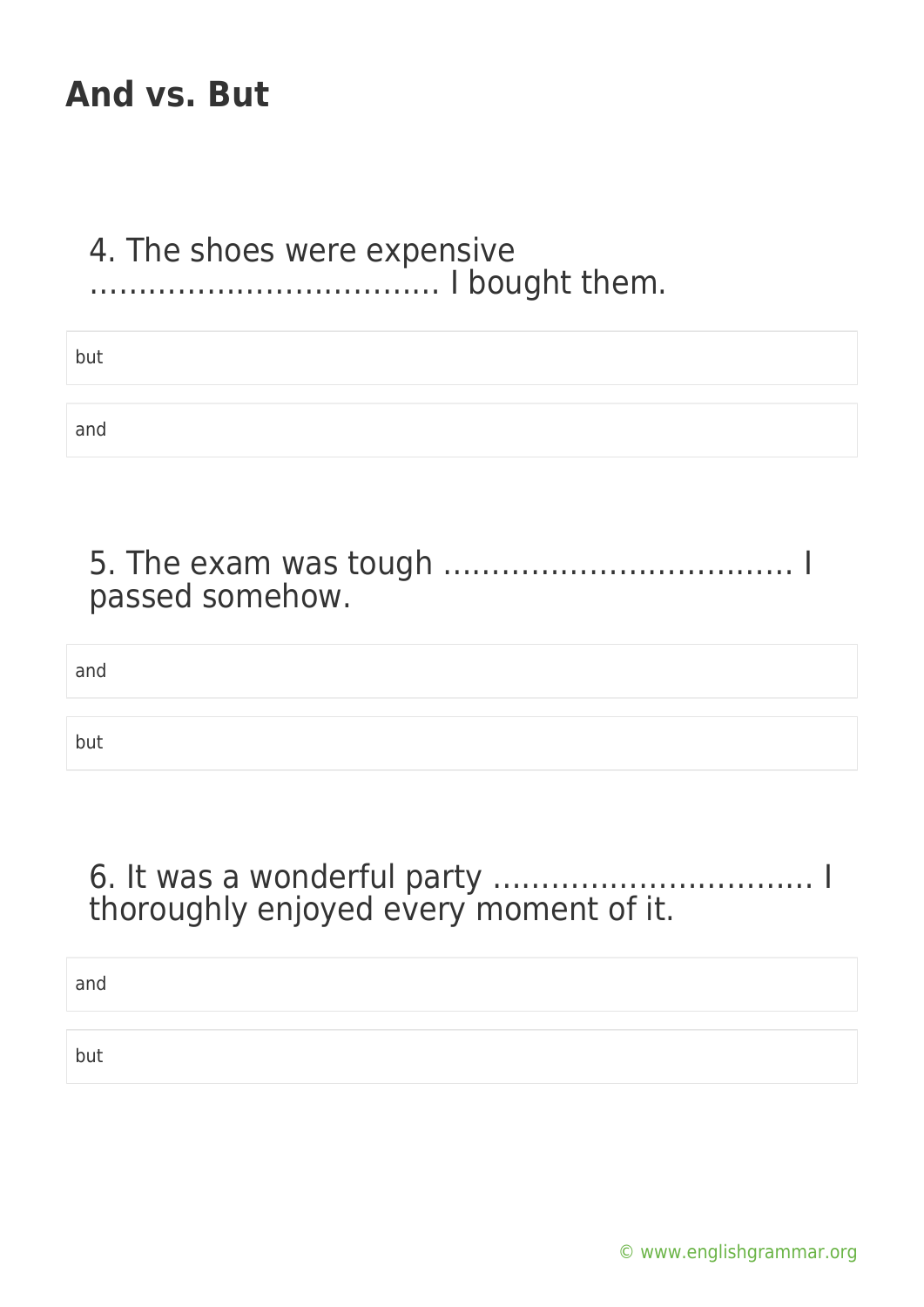#### 7. I waited and waited …………………………….. no one came.

| and |  |  |
|-----|--|--|
|     |  |  |
| but |  |  |

| last I succeeded. |  |
|-------------------|--|

and

but

### 9. I searched everywhere ……………………………… I couldn't find him anywhere.

and

but

[© www.englishgrammar.org](https://www.englishgrammar.org/)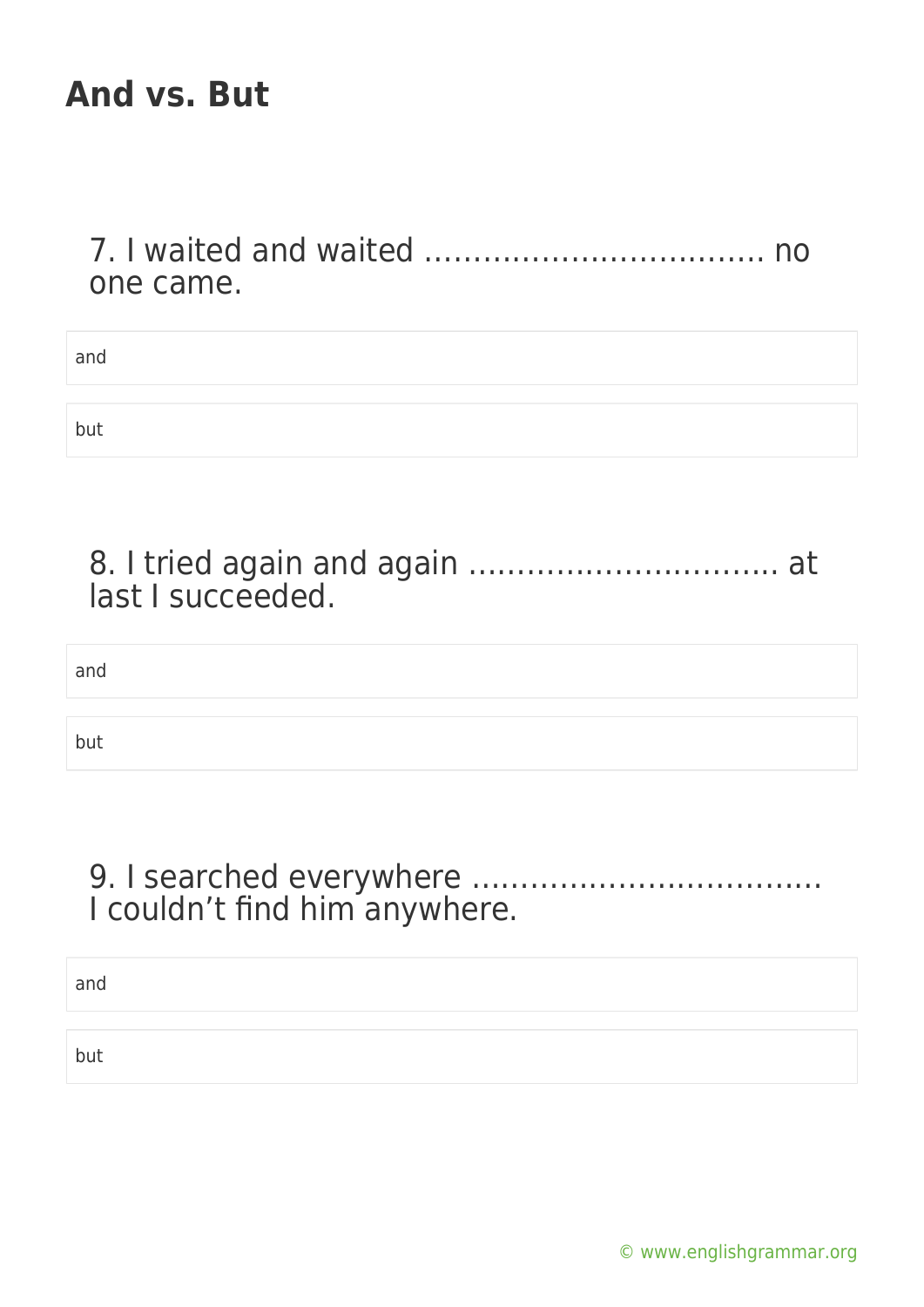10. My application was late ………………………….. they rejected it.

| and |  |  |  |
|-----|--|--|--|
|     |  |  |  |
| but |  |  |  |
|     |  |  |  |

| is actually quite affable. |  |
|----------------------------|--|

and

but

### 12. He took off his shoes …………………………….. entered the temple.

and

but

[© www.englishgrammar.org](https://www.englishgrammar.org/)